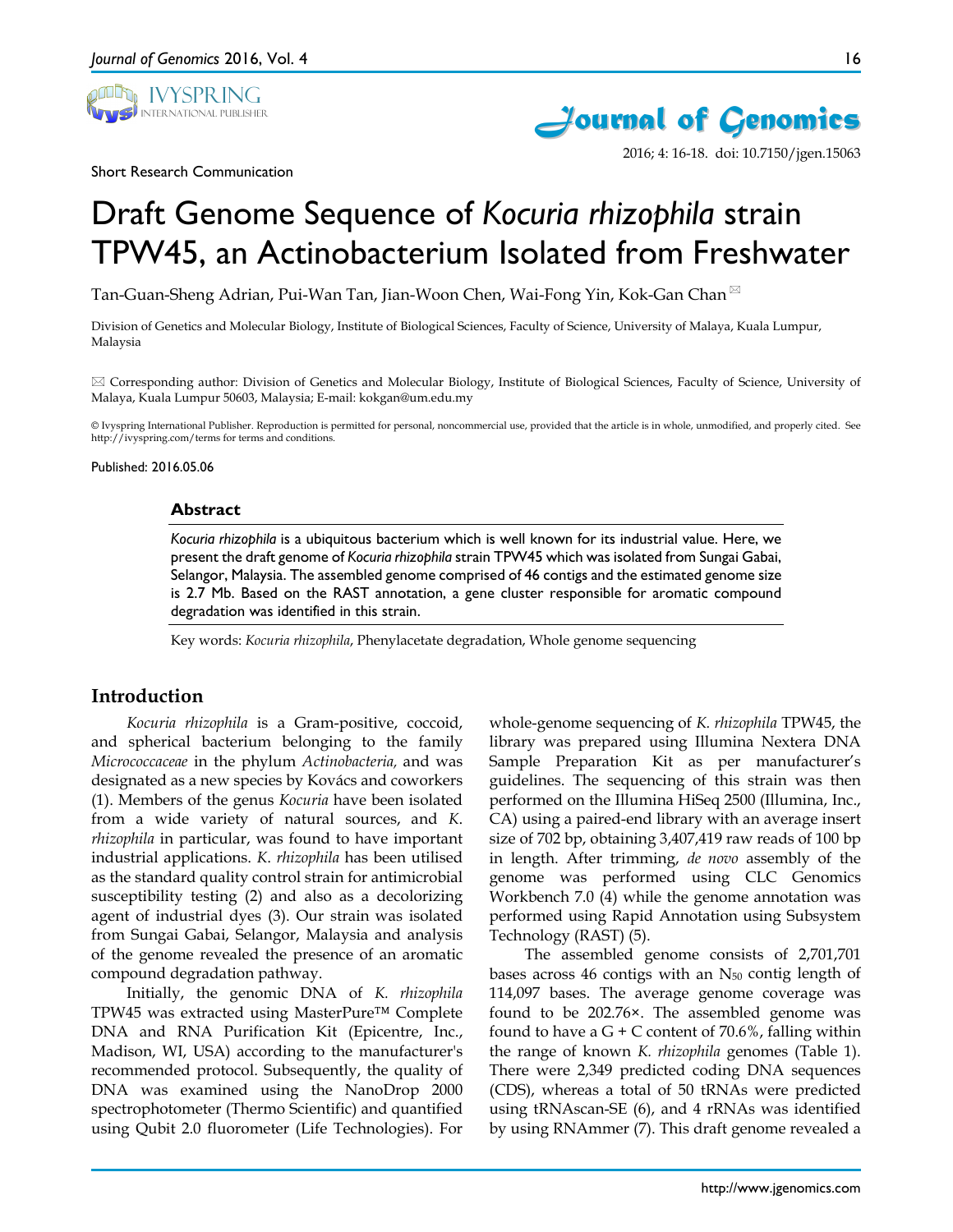putative gene cluster involved in aromatic compound degradation that encodes a phenylacetatic acid (PAA) pathway. This PAA gene cluster was found in contig 17 of our strain and the gene arrangement was found to be similar to that of *K. rhizophila* strain DC2201, which is a closely related strain (Figure 1). Phenylacetate or phenylacetyl-coenzyme A (CoA) can be found as a derivative product from many substrates namely phenylalanine, 2-phenylethylamine, some phenylalkanoic acids, and also pollutants such as styrene and ethylbenzene. (8) The PAA pathway proceeds via phenylacetyl-coA and ring fission is hydrolysed via a multicomponent oxygenase encoded by paaGHIJK. (9)

In summary, phenylacetate degradation has been more widely studied in Proteobacteria such as *Escherichia* spp. and *Pseudomonas* spp. compared to Gram-positive bacteria. (8) We hope that this genome sequence of strain TPW45 will provide more insight into the phenylacetate degradation pathway by *K*. *rhizophila.* Further analysis of this genome and supporting experimental evidence will be needed to

support this prediction and further understand the process of aromatic compound degradation by bacteria via PAA catabolism.

**Table 1** Genome features of *Kocuria rhizophila* strain TPW45 and *K*. *rhizophila* reference sequences from RAST.

| Strain | Source                                                             |      | (s)          |      |            | Size No. of G+C No. of No. of No. of<br>(Mb) Contig (%) CDS rRNA tRNA |    |
|--------|--------------------------------------------------------------------|------|--------------|------|------------|-----------------------------------------------------------------------|----|
| DC2201 | Soil                                                               | 2.70 | $\mathbf{1}$ |      | 71.2 2,357 | 3                                                                     | 46 |
| $P7-4$ | Intestine of 2.82 75<br>rabbitfish<br><i>(Siganus</i><br>doliatus) |      |              |      | 70.4 2,370 | 5                                                                     | 46 |
| TPW45  | This study                                                         | 2.70 | - 46         |      | 70.6 2,349 | 4                                                                     | 50 |
| 14 ASP | Endophyte<br>of Oxalis<br>corniculata                              | 2.70 | - 183        | 70.8 | 1.900      | 8                                                                     | 46 |



**Figure 1** Orientation and annotation of phenylacetic acid (PAA) gene cluster involved in *K. rhizophila* strain TPW45 and DC2201 as identified from RAST server. (1) Phenylacetate-CoA oxygenase/reductase, PaaK subunit; (2) Phenylacetate-CoA oxygenase, PaaJ subunit; (4) Phenylacetate-CoA oxygenase, PaaI subunit; (5) Phenylacetate-CoA oxygenase, PaaH subunit; (7) Phenylacetate-CoA oxygenase, PaaG subunit; (8) Phenylacetic acid degradation protein PaaD, thioesterase; (10) Phenylacetate-coenzyme A ligase, PaaF; (12) Transcriptional regulator, TetR family; (15) Aldehyde dehydrogenase , PaaZ

## **Nucleotide sequence accession number**

The whole genome shotgun project has been deposited in DDBJ/EMBL/GenBank under accession number JWTC00000000.1.

## **Acknowledgments**

This work was supported by the University of Malaya for High Impact Research Grant (UM-MOHE HIR Nature Microbiome Grant No. H-50001-A000027) awarded to Kok-Gan Chan.

# **Competing Interests**

The authors have declared that no competing interest exists.

## **References**

- 1. Kovács G, Burghardt J, Pradella S, et al. *Kocuria palustris* sp. nov. and *Kocuria rhizophila* sp. nov., isolated from the rhizoplane of the narrow-leaved cattail (*Typha angustifolia*). Int J Syst Bacteriol. 1999; 49: 167-173.
- 2. Takarada H, Sekine M, Kosugi H, et al. Complete genome sequence of the soil actinomycete *Kocuria rhizophila*. J Bacteriol. 2008; 190(12): 4139-4146.
- 3. Parshetti G, Kalme S, Saratale G, et al. Biodegradation of malachite green by *Kocuria rosea* MTCC 1532. Acta Chim Slov. 2006; 53(4): 492.
- 4. [Internet] CLC Genomics Workbench. https://www.clcbio.com
- 5. Aziz RK, Bartels D, Best AA, et al. (2008). The RAST Server: rapid annotations using subsystems technology. BMC Genomics. 2008; 9: 75.
- 6. Schattner P, Brooks AN, Lowe TM. The tRNAscan-SE, snoscan and snoGPS web servers for the detection of tRNAs and snoRNAs. Nucleic Acids Res. 2005; 33 (Web server issue): W686-W689.
- Lagesen K, Hallin P, Rødland EA, et al. RNAmmer: consistent and rapid annotation of ribosomal RNA genes. Nucleic Acids Res. 2007; 35(9): 3100-3108.